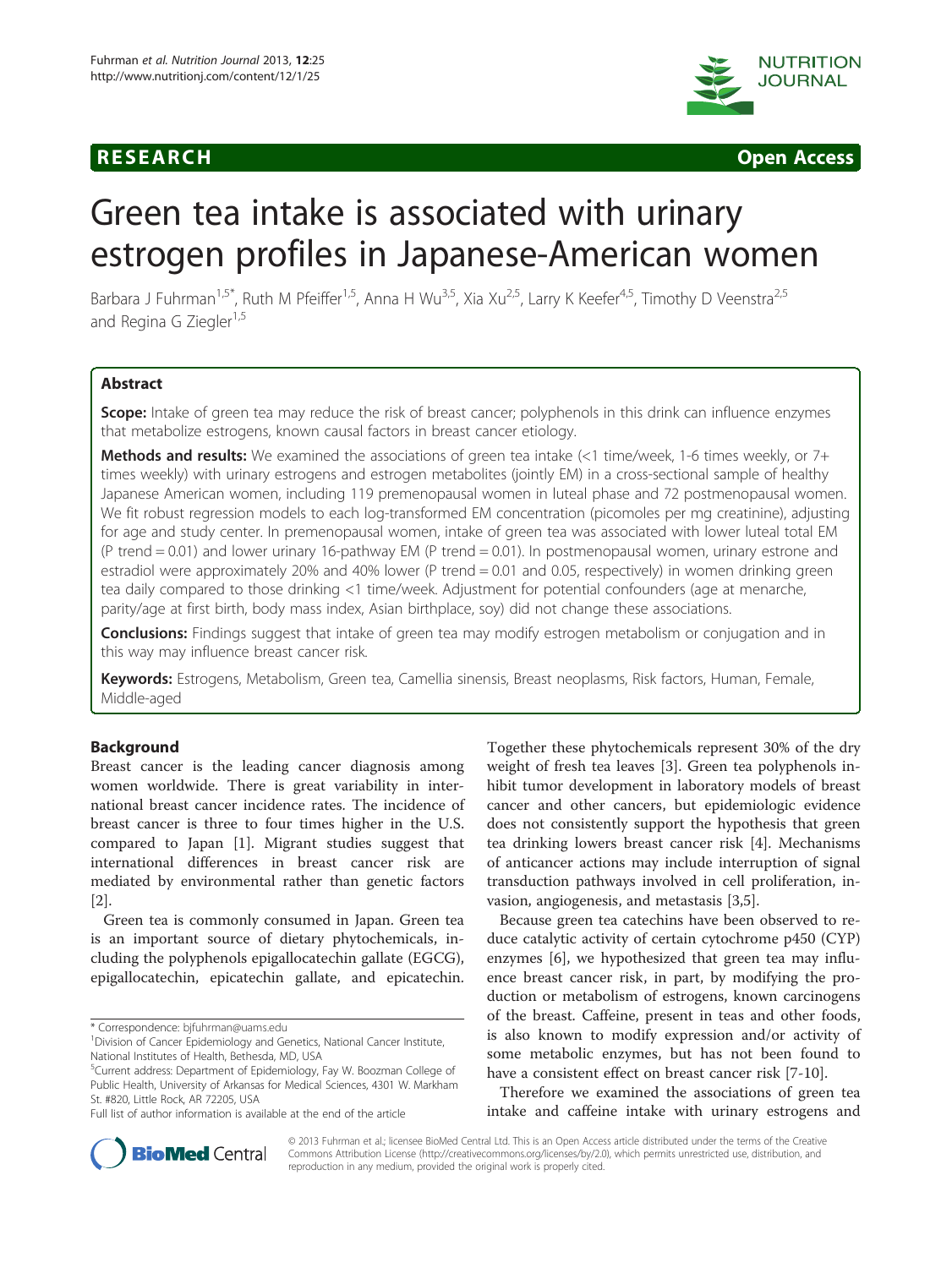estrogen metabolites (jointly referred to as EM) among cancer-free pre- and postmenopausal Japanese American women.

# Methods

# Study population

Subjects for this analysis were Japanese-American control subjects who participated in the population-based Asian American Breast Cancer case-control study that has already been described in detail [[2\]](#page-12-0). In that study, cases were women of Chinese, Japanese or Filipino descent, aged 20-55 years, diagnosed with histologicallyconfirmed, first primary breast cancers in San Francisco-Oakland, California; Los Angeles, California; or Oahu, Hawaii, between April 1, 1983 and June 30, 1987. Potential controls in San Francisco and Los Angeles were selected by random-digit dialing, while those in Oahu were selected from an annual population-based health survey conducted by the Health Surveillance Program of the Hawaii Department of Health. Bilingual interviewers were used when necessary. Controls, up to two per case, were frequency-matched to cases in their study area by Asian ethnicity and year of birth in 5-year age groups.

Study participants were interviewed at home by trained staff with standardized questionnaires, which included questions about residential history, birthplaces of parents and grandparents, medical history, and dietary and lifestyle factors. Only Japanese American participants were queried about intake of green tea. Participants were also invited to provide 12-hour overnight urine and/or fasting blood samples. Women who reported a recent menstrual period were given urine collection appointments to coincide with the mid-luteal phase (days 19-26) of the menstrual cycle and were asked to send a postcard following urine collection to report the first day of the subsequent menstrual period.

# Ethical approval

All participants provided informed consent. The research was approved by the responsible Institutional Review Board at the National Cancer Institute.

# Menopausal status

We assessed menopausal status carefully using data from multiple sources; decision rules were designed to identify women who were clearly post-menopausal and those who were premenopausal and in luteal phase. Postmenopausal women included women who had experienced natural menopause at least 12 months earlier. Other women without evidence of ongoing menses at the time of urine collection and those who had reported surgical menopause were considered postmenopausal only if they had circulating  $FSH \geq 35 \text{ U/}$ L and either progesterone < 10 ng/dL, progesterone < 30

ng/dL and estradiol < 35 ng/dL, or progesterone < 50 ng/ dL and estradiol < 15 ng/dL. For those women missing the FSH reading, postmenopausal status was assigned to those aged >52 y at the time of urine collection and who had progesterone < 30 ng/dL and estradiol < 35 ng/dL or progesterone < 50 ng/dL and estradiol < 15 ng/dL. For premenopausal women, phase of cycle was based on 1) the returned postcards and 2) serum progesterone levels. A premenopausal woman was considered to be in luteal phase if her urine collection fell 2–11 days before the subsequent menstrual period or if her progesterone levels were >300 ng/dL.

# Inclusion / exclusion criteria

Eligible participants in this study were Japanese-American women without breast cancer  $(n = 395)$ . Of these, 284 (72%) provided 12-hour urine samples. We then excluded participants who reported at the time of urine collection current or recent use (<6 months) of exogenous hormones  $(n = 45)$ , or current / recent ( $<6$  months) pregnancies or lactation ( $n = 5$ ), resulting in a sample of 234 women. Of these, 119 were classified as premenopausal and in luteal phase at the time of urine collection, 72 were classified as postmenopausal, and 43 were either premenopausal but not in luteal phase, or of uncertain menopausal status. The latter group of 43 women was excluded to avoid variability by menstrual phase [[11\]](#page-12-0). Therefore the present study included 119 premenopausal women in luteal phase and 72 postmenopausal women.

# Specimen handling and assay for urinary estrogens and estrogen metabolites

Participants were instructed to collect 12-hour overnight urine samples using half-gallon containers kept at 4°C on ice or in the refrigerator. Boric acid was added as a preservative [\[12\]](#page-12-0). After delivery to the study center, urine was mixed, aliquoted into 1 mL cryovials, and shipped on dry ice to a repository for storage at -80°C.

Unthawed aliquots were sent to SAIC-Frederick (Frederick, MD) where stable isotope dilution highperformance liquid chromatography-tandem mass spectrometry (LC/MS/MS) was used to measure concurrently 15 urinary estrogens and estrogen metabolites, including estrone, estradiol, estriol, 2-hydroxyestrone, 2 methoxyestrone, 2-hydroxyestradiol, 2-methoxyestradiol, 2-hydroxyestrone-3-methyl ether), 4-hydroxyestrone, 4 methoxyestrone, 4-methoxyestradiol, 16α-hydroxyestrone, 17-epiestriol 16-ketoestradiol, and 16-epiestriol. The analytical method for measurement of urinary estrogens and estrogen metabolites has been described previously [[13](#page-12-0)], as have the assay conditions as applied to this particular study [[14\]](#page-12-0).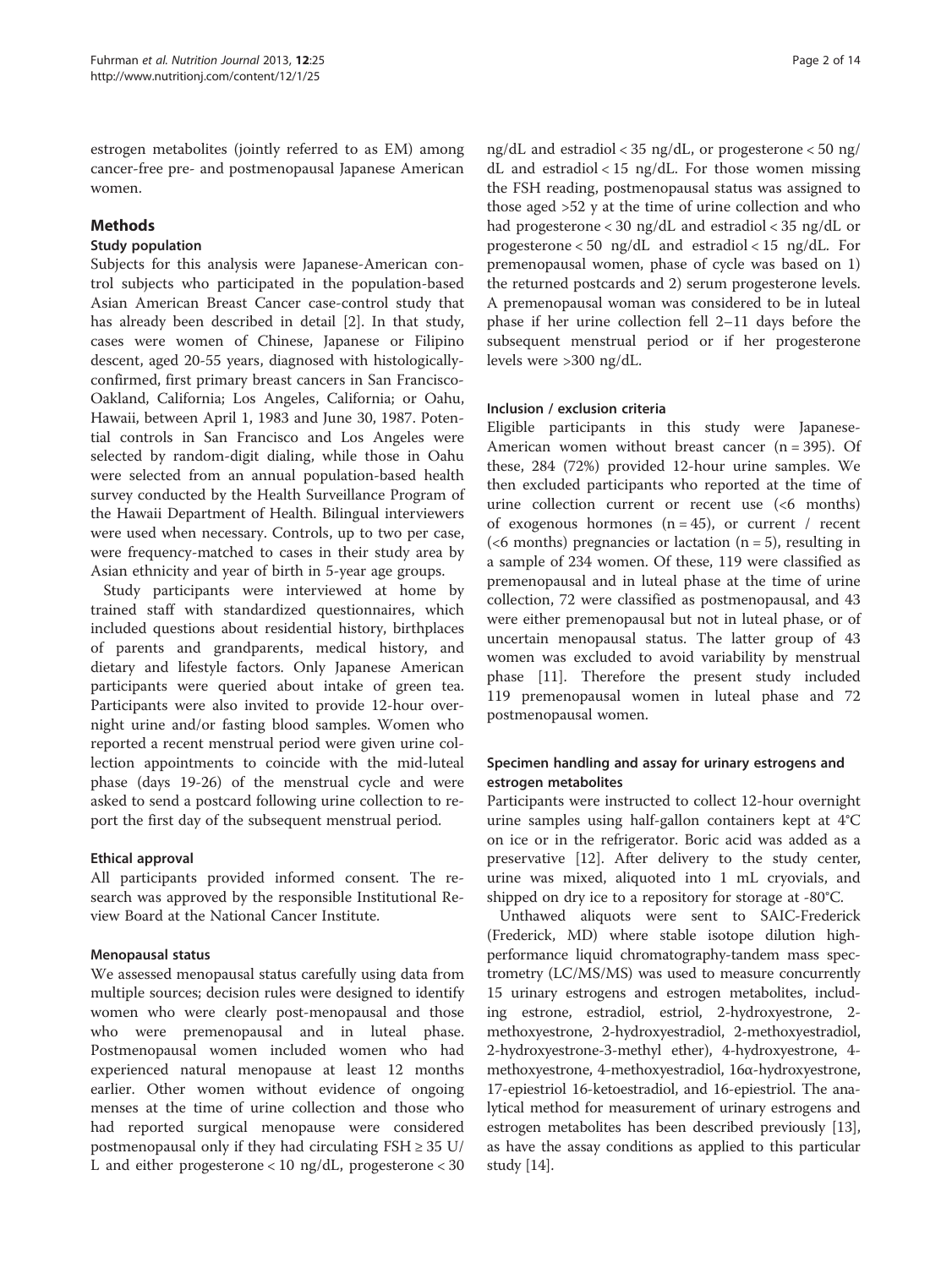Urine samples from two premenopausal and two postmenopausal women were used as blinded quality control samples. Four quality control samples, including two from the same subject, were randomly included in each batch of  $~40$  samples. Total laboratory coefficients of variation were <10% for all estrogens and estrogen metabolites except 4-methoxyestradiol (15%), and were ≤4% for estrone, estradiol, and estriol, and  $\sim$ 1% for total EM.

Creatinine levels were determined by the National Institutes of Health clinical chemistry laboratory and used to adjust EM levels for differences in urine concentration [\[15](#page-13-0)].

#### Tea and other dietary measures

During in-person interviews, Japanese-American participants were queried about frequency of intake of green tea, black tea, coffee, decaffeinated coffee and caffeinated soda; serving size was not queried. Frequencies of intake were recorded as times per day, week, month, or year, according to the most convenient time frame for the food item and respondent. Based on observed distributions for included participants, green tea consumption frequency was classified as less than once per week, weekly (1-6 servings per week), or daily (7 or more servings per week). Caffeine was calculated assuming standard serving sizes and the following estimates of caffeine content, based on food composition databases [\[16\]](#page-13-0) and measures in the literature [\[17\]](#page-13-0): 81 mg caffeine per serving of coffee, 2 mg caffeine per serving of decaffeinated coffee, 20 mg caffeine per serving of green tea, 30 mg per serving of black tea, and 29 mg per serving of caffeinated soda.

#### Statistics and data analysis

We examined characteristics of study participants in premenopausal women who provided urine during the luteal phase of the menstrual cycle, and in postmenopausal women (Table [1\)](#page-3-0) and by category of tea intake (Table [2](#page-4-0)). Estrogens and estrogen metabolites were grouped by metabolic pathway, summed and expressed in picomoles per mg creatinine. We have previously shown that these pathway categories appropriately characterize covariation in urinary EM profiles [\[14\]](#page-12-0).

Direct standardization was used to calculate representative geometric means of EM measures for Japanese-American women by categories of green tea intake. Age standardization was performed with the log transforms of each EM measure, and the results were then exponentiated. For premenopausal women in luteal phase, standardization was to the age distribution of all premenopausal women in luteal phase (<40, 40-44, 45+ y), regardless of tea intake For postmenopausal women, standardization was to the age distribution of all postmenopausal women  $(<50, 50-54, 55+y$ ).

Robust regression models were fit to each logtransformed EM measure as the dependent variable. Regression coefficients associated with each of the tea categories in linear models were used to estimate percent differences based on the formula:  $100^*(E^{beta} - 1)$ , where beta is the coefficient associated with each category of tea intake.

Models were fit separately for pre- and postmenopausal women and were adjusted for age and study center. We also considered additional measures as potential confounders including birthplace, soy intake, age at menarche, parity/ age at first birth, and body mass index (BMI). Models that additionally adjusted for caffeine intake were also considered. The statistically significant findings in Tables [3](#page-6-0) and [4](#page-8-0) did not differ in their direction, magnitude, or statistical significance when additional potential confounders were included in models. Here we present the minimally adjusted models.

Hypotheses of linear trend across categories of intake were assessed by assigning 0, 1, and 2 to categories and treating the variable as a continuous covariate. Effect modification was considered by stratifying on birthplace (Asia/U.S.), median soy intake, and median BMI. Statistical significance of interactions between tea intake, birthplace, BMI, and soy intake were evaluated by comparing models with and without interaction terms using a likelihood ratio test.

P-values ≤0.05 were considered statistically significant. All tests were two-sided. Analyses were conducted using SAS v. 9.1 (SAS Institute, Cary, NC).

# Results and discussion

In this sample of Japanese American women, median frequency of green tea intake was 1 time per week (interquartile range (IQR): 0.2-7.0). Median frequency of coffee intake was 1 time per day (IQR: 1 time per week-2.5 times per day), while the median frequency of black tea intake was 2-3 times per year (IQR: 0 times per year – 1 times per week).

Table [1](#page-3-0) gives characteristics of study participants by menopausal status. Premenopausal participants were younger than their postmenopausal counterparts (with mean ages of 41 and 53, respectively) but had similar, normal BMI (mean  $21.7 \text{ kg/m}^2$  for both groups). Premenopausal participants were more likely than their postmenopausal counterparts to have a history of early menarche (before or at age 12 y,  $p = 0.04$ ). Daily intake of green tea was more prevalent in postmenopausal than in premenopausal women (33.3% vs. 21.0%, p = 0.049).

In Table [2](#page-4-0) we present participant characteristics by frequencies of green tea drinking. Intake of green tea was significantly associated with older age  $(p = 0.02)$  and Asian birthplace  $(p < 0.001)$ . Daily intake of green tea was less prevalent among controls enrolled in Oahu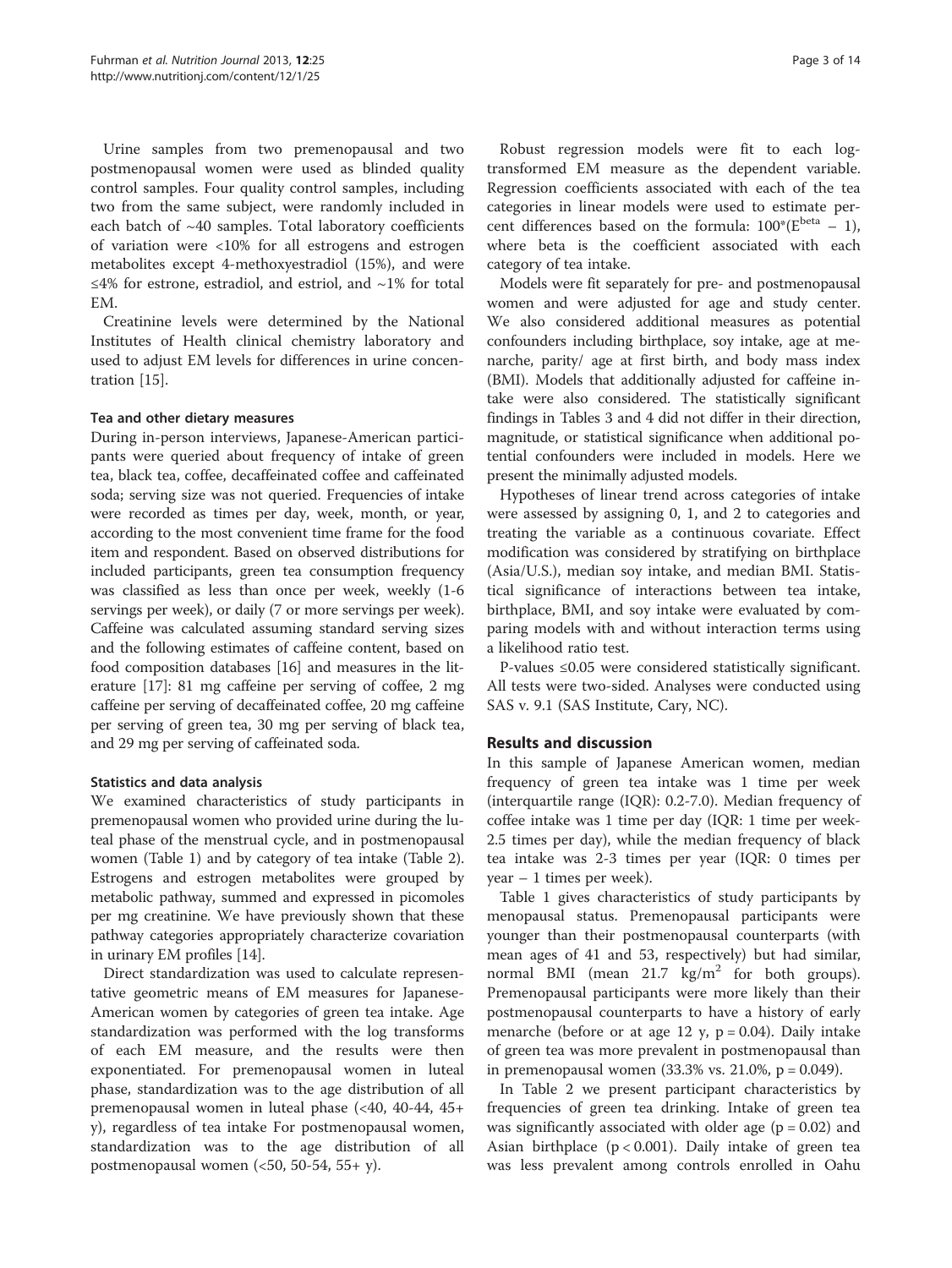#### <span id="page-3-0"></span>Table 1 Characteristics of breast cancer controls in the Asian-American Breast Cancer Study by menopausal status

|                                                                                  |      | Premenopausal women in luteal phase ( $n = 119$ ) | Postmenopausal women ( $n = 72$ ) |          |  |
|----------------------------------------------------------------------------------|------|---------------------------------------------------|-----------------------------------|----------|--|
|                                                                                  | mean | s.d.                                              | mean                              | s.d.     |  |
| Age $(y)*$                                                                       | 41.2 | 5.4                                               | 53.0                              | 3.4      |  |
| Body Mass Index (kg / $m2$ )                                                     | 21.7 | 3.5                                               | 21.7                              | 2.5      |  |
|                                                                                  | n    | column %                                          | n                                 | column % |  |
| Study center, n(%)                                                               |      |                                                   |                                   |          |  |
| Hawaii                                                                           | 79   | 66.4%                                             | 48                                | 66.7%    |  |
| Los Angeles                                                                      | 19   | 16.0%                                             | 13                                | 18.1%    |  |
| San Francisco                                                                    | 21   | 17.6%                                             | 11                                | 15.3%    |  |
| Combined parity and age at first birth, n(%)                                     |      |                                                   |                                   |          |  |
| Nulliparous                                                                      | 17   | 14.3%                                             | 11                                | 15.3%    |  |
| 1st birth age ≤ 20 y                                                             | 7    | 5.9%                                              | 4                                 | 5.6%     |  |
| 1-2 live births / age $\geq$ 21                                                  | 73   | 61.3%                                             | 28                                | 38.9%    |  |
| 3+ live births / age $\geq$ 21                                                   | 22   | 18.5%                                             | 29                                | 40.3%    |  |
| Age at menarche, n(%)                                                            |      |                                                   |                                   |          |  |
| $\leq$ 12 y                                                                      | 72   | 60.5%                                             | 30                                | 41.7%    |  |
| >12y                                                                             | 47   | 39.5%                                             | 42                                | 58.3%    |  |
| Born in Asia, n (%)                                                              |      |                                                   |                                   |          |  |
| No                                                                               | 93   | 78.2%                                             | 57                                | 79.2%    |  |
| Yes                                                                              | 26   | 21.8%                                             | 15                                | 20.8%    |  |
| Soy intake (frequency of weekly intake), n (%)                                   |      |                                                   |                                   |          |  |
| $0 - 0.5$                                                                        | 35   | 29.4%                                             | $12 \overline{ }$                 | 16.7%    |  |
| $0.5 - 1.0$                                                                      | 35   | 29.4%                                             | 22                                | 30.6%    |  |
| > 1.0                                                                            | 49   | 41.2%                                             | 38                                | 52.8%    |  |
| Green tea (frequency of weekly intake), n (%)                                    |      |                                                   |                                   |          |  |
| <once td="" weekly<=""><td>62</td><td>52.1%</td><td>25</td><td>34.7%</td></once> | 62   | 52.1%                                             | 25                                | 34.7%    |  |
| 1-6 times weekly                                                                 | 32   | 26.9%                                             | 23                                | 31.9%    |  |
| 7+ times weekly                                                                  | 25   | 21.0%                                             | 24                                | 33.3%    |  |
| Black tea (frequency of weekly intake), n (%)                                    |      |                                                   |                                   |          |  |
| <once td="" weekly<=""><td>85</td><td>71.4%</td><td>51</td><td>70.8%</td></once> | 85   | 71.4%                                             | 51                                | 70.8%    |  |
| 1-6 times weekly                                                                 | 21   | 17.6%                                             | 16                                | 22.2%    |  |
| 7+ times weekly                                                                  | 13   | 10.9%                                             | 5                                 | 6.9%     |  |
| Coffee (frequency of weekly intake), n (%)                                       |      |                                                   |                                   |          |  |
| 0-2 times weekly                                                                 | 30   | 25.2%                                             | 11                                | 15.3%    |  |
| 3-13 times weekly                                                                | 39   | 32.8%                                             | 22                                | 30.6%    |  |
| $\geq$ 14 times weekly                                                           | 50   | 42.0%                                             | 39                                | 54.2%    |  |
| Estimated weekly caffeine intake (mg), n (%)                                     |      |                                                   |                                   |          |  |
| $0 - 734$                                                                        | 41   | 34.5%                                             | 23                                | 31.9%    |  |
| 734-1610                                                                         | 39   | 32.8%                                             | 23                                | 31.9%    |  |
| >1610                                                                            | 39   | 32.8%                                             | 26                                | 36.1%    |  |

compared to those in Los Angeles and San Francisco (18.1% vs. 37.5% and 43.8%, respectively, p = 0.01). Frequency of green tea intake was also significantly associated with later menarche ( $P$  <0.001) and higher intake of soy foods  $(P < 0.001)$ .

As shown in Table [3,](#page-6-0) among premenopausal women in luteal phase, intake of green tea was associated with significantly lower urinary concentrations of total estrogens and estrogen metabolites  $(P$  trend = 0.01). Intake of green tea was significantly associa-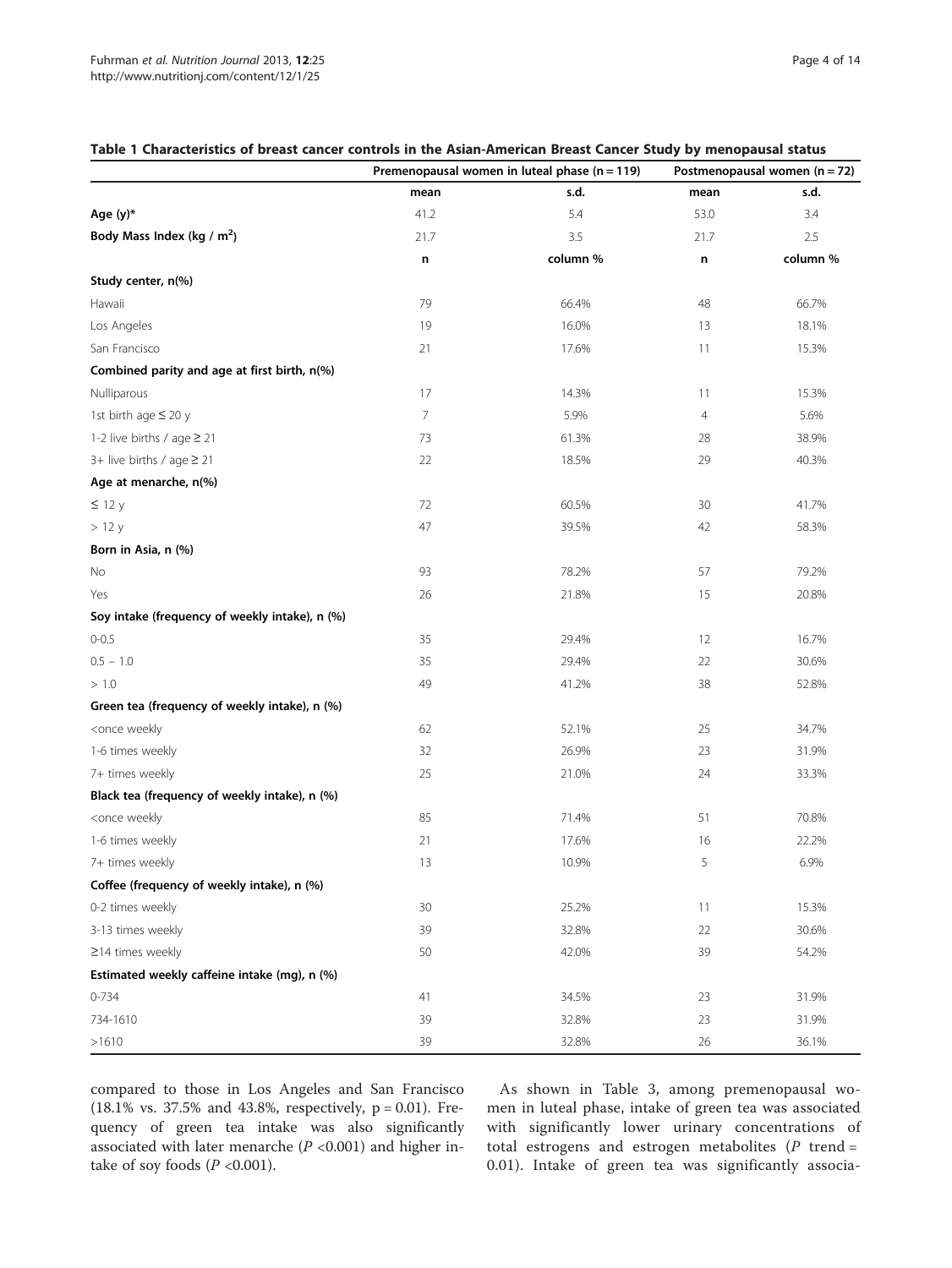# <span id="page-4-0"></span>Table 2 Participant characteristics by frequency of green tea intake

|                                                | Less than weekly intake (< once per week) |       | Weekly intake (1-6 times per week) |       | Daily intake (7+ times per week) |        | P value* |
|------------------------------------------------|-------------------------------------------|-------|------------------------------------|-------|----------------------------------|--------|----------|
|                                                | mean                                      | s.d.  | mean                               | s.d.  | mean                             | s.d.   |          |
| Age (y)*                                       | 45.4                                      | 6.8   | 48.3                               | 8.2   | 49.7                             | 7.0    | 0.01     |
| Body Mass Index (kg / $m2$ )                   | 21.9                                      | 3.3   | 22.0                               | 3.1   | 21.0                             | 2.8    | 0.18     |
|                                                | n                                         | row % | n                                  | row % | n                                | row %  |          |
| Menopausal status / menstrual phase            |                                           |       |                                    |       |                                  |        | 0.049    |
| Premenopausal women in luteal phase            | 62                                        | 52.1% | 32                                 | 26.9% | 25                               | 21.0%  |          |
| Postmenopausal                                 | 25                                        | 34.7% | 23                                 | 31.9% | 24                               | 33.3%  |          |
| Study center, n (%)                            |                                           |       |                                    |       |                                  |        | 0.01     |
| Hawaii                                         | $70\,$                                    | 55.1% | 34                                 | 26.8% | 23                               | 18.1%  |          |
| Los Angeles                                    | $\overline{7}$                            | 21.9% | 13                                 | 40.6% | 12                               | 37.5%  |          |
| San Francisco                                  | $10$                                      | 31.3% | 8                                  | 25.0% | 14                               | 43.8%  |          |
| Combined parity and age at first birth, n (%)  |                                           |       |                                    |       |                                  |        | 0.07     |
| Nulliparous                                    | 12                                        | 42.9% | 8                                  | 28.6% | 8                                | 28.6%  |          |
| 1st birth age ≤ 20 y                           | $\overline{7}$                            | 63.6% | $\overline{4}$                     | 36.4% | $\mathbf 0$                      | $.0\%$ |          |
| 1-2 live births / age $\geq$ 21                | 53                                        | 52.5% | 23                                 | 22.8% | 25                               | 24.8%  |          |
| $3+$ live births / age $\geq 21$               | 15                                        | 29.4% | 20                                 | 39.2% | 16                               | 31.4%  |          |
| Age at menarche, n (%)                         |                                           |       |                                    |       |                                  |        | < 0.001  |
| $\geq$ 12 y                                    | 56                                        | 54.9% | 34                                 | 33.3% | 12                               | 11.8%  |          |
| >12 y                                          | 31                                        | 34.8% | 21                                 | 23.6% | 37                               | 41.6%  |          |
| Born in Asia, n (%)                            |                                           |       |                                    |       |                                  |        | < 0.001  |
| No                                             | 74                                        | 49.3% | 49                                 | 32.7% | 27                               | 18.0%  |          |
| Yes                                            | 13                                        | 31.7% | 6                                  | 14.6% | 22                               | 53.7%  |          |
| Soy intake (frequency of weekly intake), n (%) |                                           |       |                                    |       |                                  |        | < 0.001  |
| 0-0.5 times weekly                             | 31                                        | 66.0% | 12                                 | 25.5% | $\overline{4}$                   | 8.5%   |          |
| 0.5-1 times weekly                             | $27\,$                                    | 47.4% | 20                                 | 35.1% | 10 <sup>°</sup>                  | 17.5%  |          |
| > once weekly                                  | 29                                        | 33.3% | 23                                 | 26.4% | 35                               | 40.2%  |          |
| Black tea (frequency of weekly intake), n (%)  |                                           |       |                                    |       |                                  |        | 0.21     |
| < once weekly                                  | 69                                        | 50.7% | 34                                 | 25.0% | 33                               | 24.3%  |          |
| 1-6 times weekly                               | 12                                        | 32.4% | 15                                 | 40.5% | 10 <sup>°</sup>                  | 27.0%  |          |
| 7+ times weekly                                | 6                                         | 33.3% | 6                                  | 33.3% | 6                                | 33.3%  |          |
| Coffee (frequency of weekly intake), n (%)     |                                           |       |                                    |       |                                  |        | 0.75     |
| 0-2 times weekly                               | 22                                        | 53.7% | 11                                 | 26.8% | 8                                | 19.5%  |          |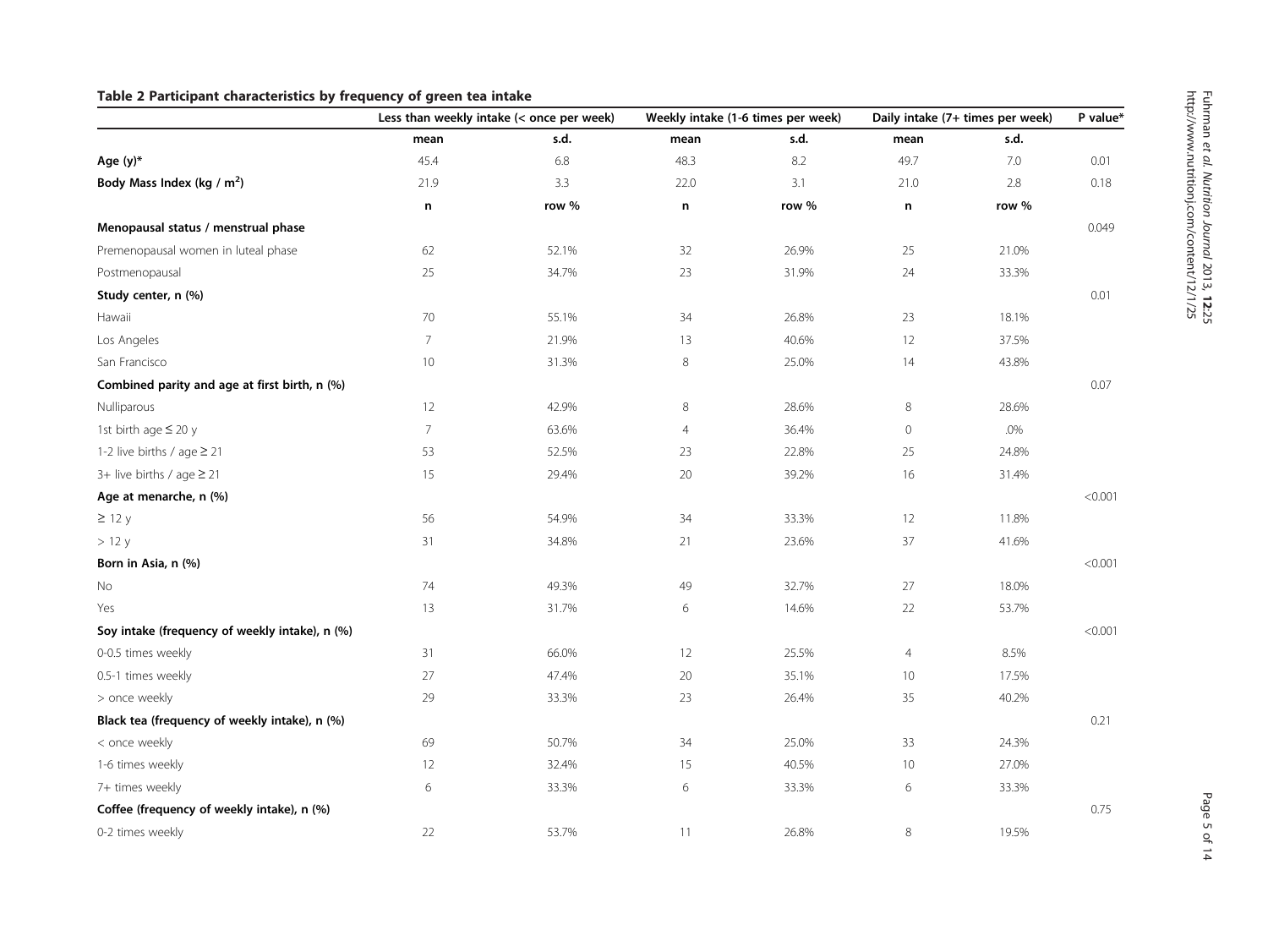# Table 2 Participant characteristics by frequency of green tea intake (Continued)

| 3-13 times weekly                     | 25 | 41.0% | 18 | 29.5% | 18 | 29.5% |      |
|---------------------------------------|----|-------|----|-------|----|-------|------|
| $\geq$ 14 times weekly                | 40 | 44.9% | 26 | 29.2% | 23 | 25.8% |      |
| Caffeine (weekly intake in mg), n (%) |    |       |    |       |    |       | 0.83 |
| $0 - 734$                             | 29 | 50.0% | 15 | 25.9% | 14 | 24.1% |      |
| 734-1609                              | 27 | 47.4% | 15 | 26.3% |    | 26.3% |      |
| ≥1610                                 | 31 | 40.8% | 25 | 32.9% | 20 | 26.3% |      |

\* For continuous covariates, p-values were obtained using ANOVA and reflect significance of differences between means by categories of green tea intake. For categorical covariates, p-values were obtained using Chi Square tests and reflect differences in distribution.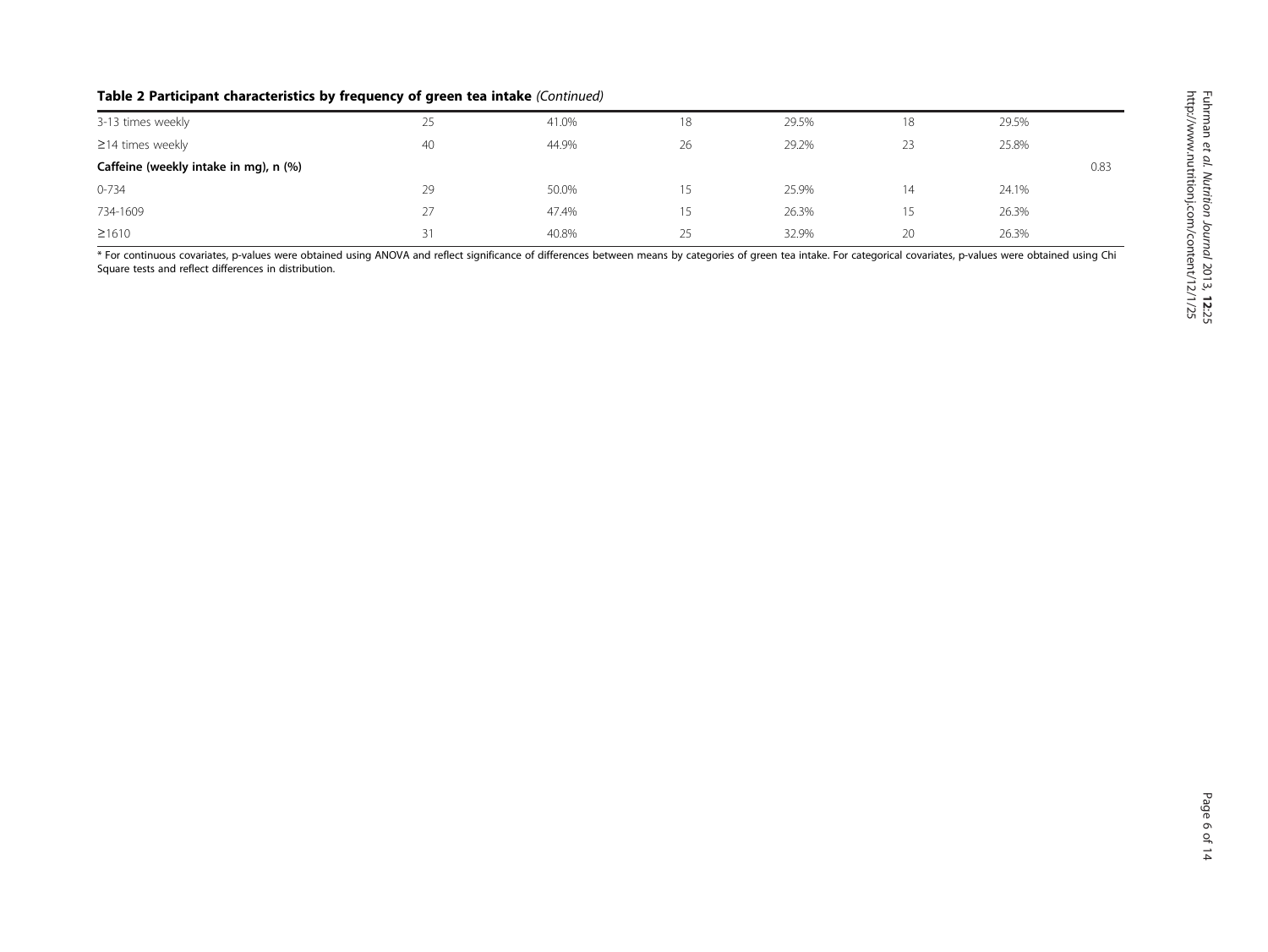|                                                    | Categories of green tea intake |                          |                                  |                                 |                             |         |  |  |  |  |
|----------------------------------------------------|--------------------------------|--------------------------|----------------------------------|---------------------------------|-----------------------------|---------|--|--|--|--|
|                                                    | <1 per week<br>$(n = 62)$      |                          | 1-6 times per week<br>$(n = 32)$ | 7+ times per week<br>$(n = 25)$ |                             |         |  |  |  |  |
|                                                    | Urinary<br>concentration       | Urinary<br>concentration | Percent<br>difference            | Urinary<br>concentration        | Percent<br>difference       | P trend |  |  |  |  |
| <b>Total Estrogens and Metabolites</b>             | 218.16                         | 156.13                   | $-25.5\%$ (-40.7%-5.4%)          | 170.36                          | $-26.3\%$ (-43.0%-24.6%)    | 0.01    |  |  |  |  |
| <b>Parent Estrogens</b>                            | 37.58                          | 29.99                    | $-16.0\%$ (-35.2%-8.9%)          | 34.57                           | $-8.1\%$ (-31.7%-23.6%)     | 0.42    |  |  |  |  |
| Estrone                                            | 24.45                          | 19.44                    | $-20.2\%$ (-39.2%-4.8%)          | 23.07                           | $-6.9\%$ (-31.8%-27.2%)     | 0.43    |  |  |  |  |
| Estradiol                                          | 11.53                          | 10.01                    | $-5.4\%$ (-27.0%-22.5%)          | 10.28                           | $-8.9\%$ (-32.1%-22.3%)     | 0.51    |  |  |  |  |
| 2-Hydroxylation pathway                            | 39.11                          | 28.05                    | –36.9% (-52.3%-~16.4%)           | 38.11                           | $-16.2\%(-39.5\% - 16.0\%)$ | 0.10    |  |  |  |  |
| 2-Pathway catechols                                | 30.57                          | 22.42                    | –38.3% (-54.2%-~16.8%)           | 28.5                            | $-16.9\%(-41.2\% - 17.6\%)$ | 0.10    |  |  |  |  |
| 2-Hydroxyestrone                                   | 27.65                          | 19.68                    | $-38.8\%$ (-54.6%-17.6%)         | 27.06                           | $-16.3\%(-40.7\% - 18.2\%)$ | 0.10    |  |  |  |  |
| 2-Hydroxyestradiol                                 | 3.02                           | 1.90                     | $-43.9\%$ (-61.9%-17.3%)         | 2.61                            | $-25.5\%$ (-52.4%-16.5%)    | 0.07    |  |  |  |  |
| 2-Pathway methylated catechols                     | 7.24                           | 5.66                     | $-28.9\%$ (-47.7%-3.5%)          | 7.77                            | $-9.6\%(-36.3\% - 28.2\%)$  | 0.34    |  |  |  |  |
| 2-Methoxyestrone                                   | 5.17                           | 4.18                     | $-24.0\%$ (-44.6%-4.2%)          | 5.74                            | $-1.3\%(-31.4\% - 41.9\%)$  | 0.67    |  |  |  |  |
| 2-Methoxyestradiol                                 | 0.56                           | 0.41                     | $-28.7\%$ (-50.8%-3.3%)          | 0.64                            | 0.6% (-34.0%-53.4%)         | 0.73    |  |  |  |  |
| 2-Hydroxyestrone-3-methyl ether                    | 1.15                           | 0.81                     | $-34.1\%$ (-56.3%-0.5%)          | 1.06                            | $-22.9\%(-51.5\% - 22.5\%)$ | 0.17    |  |  |  |  |
| 4-Hydroxylation pathway EM                         | 4.13                           | 3.32                     | $-21.4\%$ (-43.3%-8.9%)          | 3.80                            | $-13.5\%$ (-40.3%-25.3%)    | 0.33    |  |  |  |  |
| 4-Pathway catechol: 4-Hydroxyestrone               | 3.71                           | 2.95                     | $-21.9\%$ (-44.3%-9.6%)          | 3.31                            | $-15.5\%$ (-42.4%-24.1%)    | 0.29    |  |  |  |  |
| 4-Pathway methylated catechols                     | 0.33                           | 0.28                     | $-19.1\%$ (-43.3%-15.3%)         | 0.36                            | $-7.1\%$ (-38.0%-39.2%)     | 0.53    |  |  |  |  |
| 4-Methoxyestrone                                   | 0.23                           | 0.17                     | $-23.9\%$ (-48.1%-11.6%)         | 0.24                            | 4.0% (-32.5%-60.4%)         | 0.93    |  |  |  |  |
| 4-Methoxyestradiol                                 | 0.05                           | 0.06                     | $-15.2\%$ (-56.1%-63.6%)         | 0.08                            | $-8.2\%$ (-56.4%-93.4%)     | 0.77    |  |  |  |  |
| 16-Hydroxylation pathway                           | 123.03                         | 84.72                    | $-21.3\%$ (-39.7%-2.7%)          | 87.57                           | $-33.3\%$ (-50.3% - 10.4%)  | 0.001   |  |  |  |  |
| 16a-Hydroxyestrone                                 | 12.68                          | 9.31                     | $-24.0\%$ (-40.9%-2.3%)          | 9.78                            | $-31.1\%$ (-48.2%-18.5%)    | 0.01    |  |  |  |  |
| Estriol                                            | 68.67                          | 44.67                    | $-23.5\%$ (-43.2%-2.9%)          | 46.16                           | $-33.1\%$ (-51.9%-7.0%)     | 0.01    |  |  |  |  |
| 16-Ketoestradiol                                   | 25.68                          | 19.98                    | $-17.8\%$ (-39.8%-12.2%)         | 19.32                           | $-31.5\%$ (-51.3%-3.7%)     | 0.02    |  |  |  |  |
| 16-Epiestriol                                      | 10.09                          | 7.11                     | $-15.1\%$ (-36.6%-13.6%)         | 7.74                            | $-30.8\%$ (-49.9%-14.2%)    | 0.02    |  |  |  |  |
| 17-Epiestriol                                      | 1.79                           | 0.97                     | $-27.4\%$ (-54.9%-16.8%)         | 0.95                            | $-40.4\%$ (-65.1%-1.7%)     | 0.04    |  |  |  |  |
| Ratios                                             |                                |                          |                                  |                                 |                             |         |  |  |  |  |
| Parent estrogens / estrogen metabolites            | 0.21                           | 0.24                     | 10.6% (-11.5%-38.3%)             | 0.26                            | 23.1% (-3.8%-57.6%)         | 0.09    |  |  |  |  |
| 2-Hydroxylation pathway / parent estrogens         | 1.04                           | 0.94                     | $-19.3\%$ (-37.3%-3.8%)          | 1.10                            | $-9.5\%$ (-31.7%-20.1%)     | 0.37    |  |  |  |  |
| 4-Hydroxylation pathway / parent estrogens         | 0.11                           | 0.11                     | $-9.9\%$ (-32.9%-21.2%)          | 0.11                            | $-15.8\%$ (-39.2%-16.6%)    | 0.28    |  |  |  |  |
| 16-Hydroxylation pathway / parent estrogens        | 3.27                           | 2.83                     | $-5.1\%$ (-27.8%-24.8%)          | 2.53                            | $-20.0\%$ (-41.0%-8.5%)     | 0.17    |  |  |  |  |
| 2-Hydroxylation pathway / 16-hydroxylation pathway | 0.32                           | 0.33                     | $-3.7\%$ (-33.2%-38.8%)          | 0.44                            | 21.2% (-19.8%-83.0%)        | 0.41    |  |  |  |  |

<span id="page-6-0"></span>Table 3 Age standardized geometric means for urinary concentrations of estrogens and estrogen metabolites (EM) and multivariable-adjusted percent difference<sup>1</sup> across categories of green tea intake in premenopausal women during the luteal phase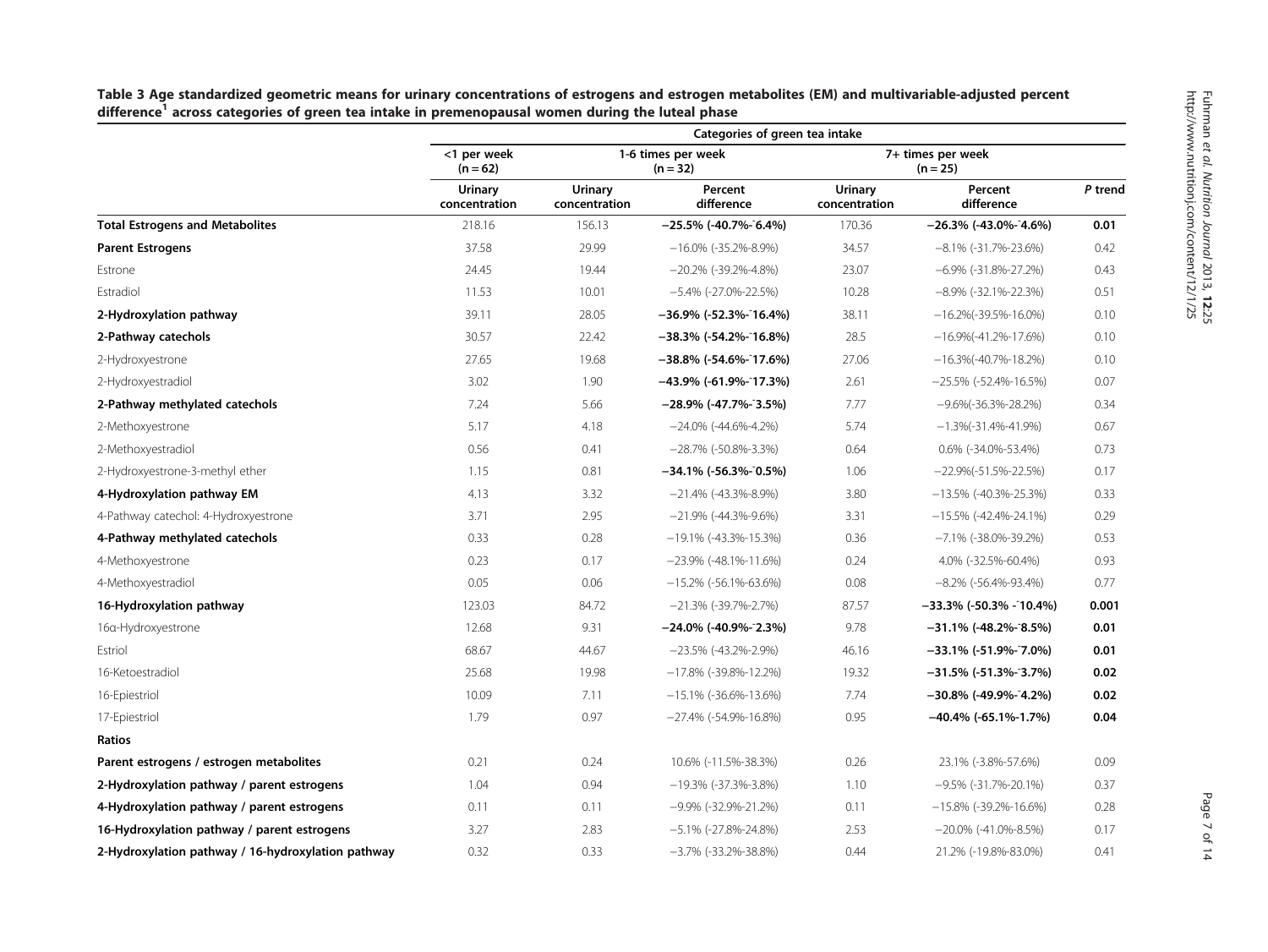| Table 3 Age standardized geometric means for urinary concentrations of estrogens and estrogen metabolites (EM) and multivariable-adjusted percent |
|---------------------------------------------------------------------------------------------------------------------------------------------------|
| difference <sup>1</sup> across categories of green tea intake in premenopausal women during the luteal phase (Continued)                          |

| 4-Hydroxylation pathway / 16-hydroxylation pathway   | 0.03 | 0.04 | 16.8% (-21.3%-73.3%)    | 0.04  | 21.8% (-21.8%-89.8%) | 0.34 |
|------------------------------------------------------|------|------|-------------------------|-------|----------------------|------|
| 2-Hydroxylation pathway / 4-hydroxylation pathway    | 9.47 | 8.46 | $-13.3\%$ (-28.3%-4.7%) | 10.04 | -1.2% (-20.2%-22.4%) | 0.70 |
| 4-Pathway methylated catechols / 4-pathway catechols | 0.09 | 0.09 | 20.7% (-13.4%-68.1%)    | 0.11  | 23.9% (-15.2%-81.0%) | 0.2C |
| 2-Pathway methylated catechols / 2-pathway catechols | 0.23 | 0.26 | $9.1\%$ (-11.6%-34.6%)  | 0.26  | 7.7% (-15.1%-36.7%)  | 0.48 |

Derived measures of estrogen metabolism and statistically significant estimates are presented in bold font.

<sup>1</sup> Robust linear regression models were used to estimate percent difference in EM measures with 95% confidence limits across categories of green tea intake while adjusting for age and study center.

 $^2$  Robust linear regression was used to test for trends in log-transformed EM measures across tea categories. P<sub>trend</sub> was modeled using categories coded as 0, 1, and 2.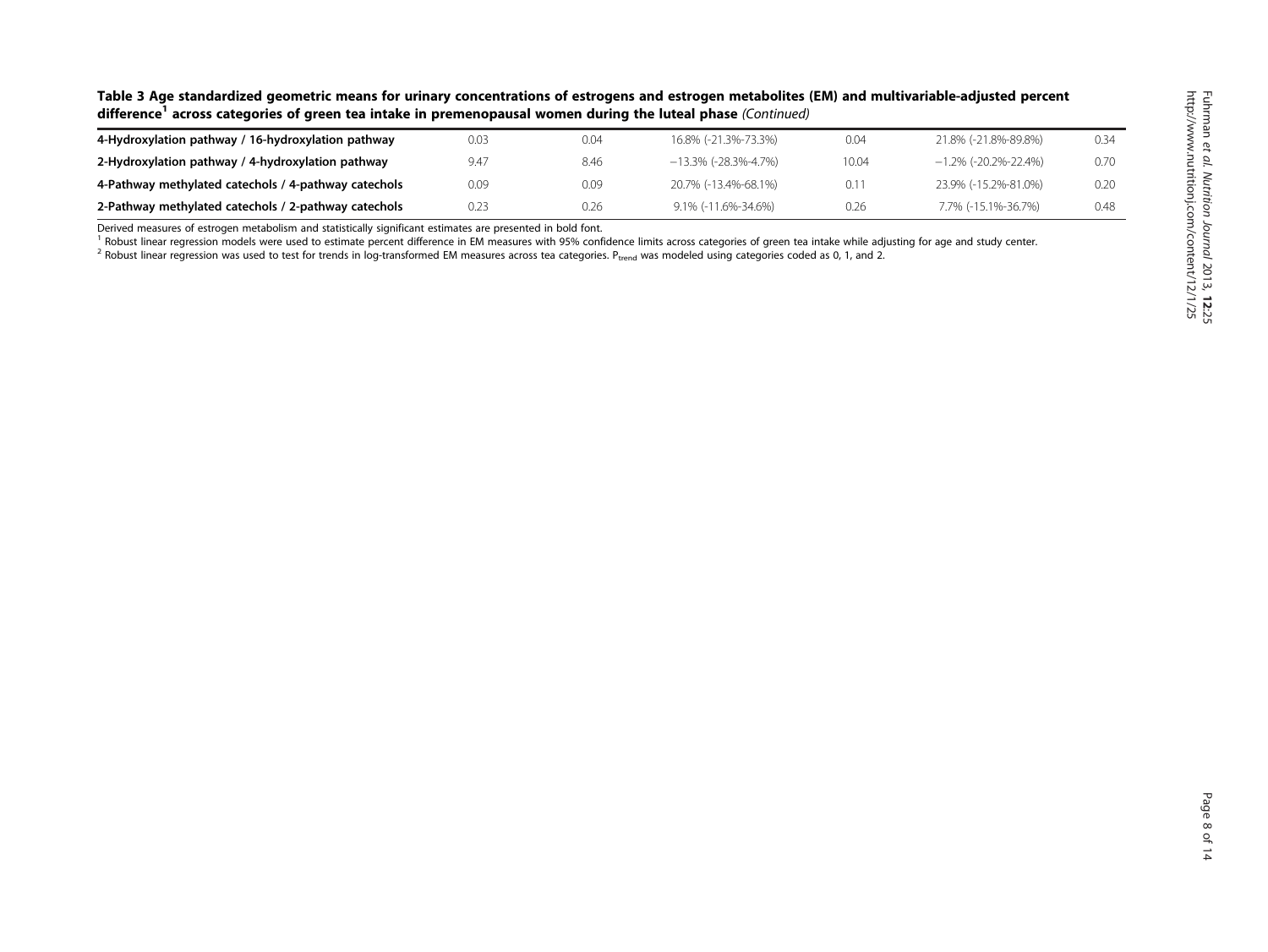|                                                    | Categories of green tea intake  |                                 |                                 |                                 |                                |         |  |
|----------------------------------------------------|---------------------------------|---------------------------------|---------------------------------|---------------------------------|--------------------------------|---------|--|
|                                                    | <1 per week ( $n = 62$ )        |                                 | 1-6 times per week ( $n = 32$ ) |                                 | 7+ times per week ( $n = 25$ ) |         |  |
|                                                    | <b>Urinary</b><br>concentration | <b>Urinary</b><br>concentration | Percent difference              | <b>Urinary</b><br>concentration | <b>Percent difference</b>      | P trend |  |
| <b>Total Estrogens and Metabolites</b>             | 27.7                            | 26.7                            | $-6.2\%$ (-33.7%-32.6%)         | 26.5                            | $-10.5\%$ (-36.0%-25.1%)       | 0.52    |  |
| <b>Parent Estrogens</b>                            | 5.81                            | 3.89                            | $-37.0\%$ (-58.0%-5.4%)         | 4.01                            | $-38.6\%$ (-58.3%-19.6%)       | 0.01    |  |
| Estrone                                            | 1.96                            | 0.66                            | $-41.1\%$ (-60.5%-12.0%)        | 0.59                            | $-47.0\%$ (-63.9%-22.3%)       | 0.001   |  |
| Estradiol                                          | 2.06                            | 1.36                            | $-41.5\%$ (-65.9%-0.1%)         | 1.46                            | $-36.0\%$ (-61.8% -7.2%)       | 0.09    |  |
| 2-Hydroxylation pathway                            | 6.41                            | 4.13                            | $-33.6\%$ (-57.2% -3.0%)        | 5.92                            | $-15.1\%$ (-44.4%-29.6%)       | 0.48    |  |
| 2-Pathway catechols                                | 4.90                            | 3.53                            | $-30.8\%$ ( $-58.4\%$ -15.1%)   | 4.18                            | $-20.3\%$ (-51.1%-30.0%)       | 0.37    |  |
| 2-Hydroxyestrone                                   | 4.12                            | 2.42                            | $-31.5\%$ (-59.0%-14.6%)        | 3.29                            | $-24.9\%$ (-54.3%-23.4%)       | 0.27    |  |
| 2-Hydroxyestradiol                                 | 0.65                            | 0.4                             | $-15.3\%$ (-58.4%-72.6%)        | 0.80                            | 6.7% (-45.1%-107.2%)           | 0.83    |  |
| 2-Pathway methylated catechols                     | 1.18                            | 0.89                            | $-26.9\%$ (-50.6%-8.1%)         | 1.39                            | 9.7% (-24.8%-60.0%)            | 0.54    |  |
| 2-Methoxyestrone                                   | 0.72                            | 0.48                            | $-35.8\%$ (-61.3%-6.2%)         | 0.68                            | $-6.2\%$ (-42.7%-53.4%)        | 0.85    |  |
| 2-Methoxyestradiol                                 | 0.11                            | 0.08                            | $-33.2\%$ (-64.8%-27.0%)        | 0.12                            | 19.3% (-36.7%-124.8%)          | 0.60    |  |
| 2-Hydroxyestrone-3-methyl ether                    | 0.2                             | 0.25                            | -19.4% (-52.8%-37.7%)           | 0.45                            | 34.9% (-19.1%-124.8%)          | 0.17    |  |
| 4-Hydroxylation pathway EM                         | 1.01                            | 0.67                            | $-40.1\%$ (-59.2%-11.8%)        | 1.04                            | $-13.6\%$ (-40.6%-25.7%)       | 0.60    |  |
| 4-Pathway catechol: 4-Hydroxyestrone               | 0.81                            | 0.49                            | $-39.1\%$ (-61.7%-13.0%)        | 0.73                            | $-18.0\%$ (-47.6%-28.2%)       | 0.43    |  |
| 4-Pathway methylated catechols                     | 0.16                            | 0.13                            | $-14.1\%$ (-49.0%-44.7%)        | 0.25                            | 48.8% (-10.4%-146.9%)          | 0.11    |  |
| 4-Methoxyestrone                                   | 0.12                            | 0.09                            | $-9.5\%$ (-45.7%-51.0%)         | 0.15                            | 69.1% (2.0%-180.4%)            | 0.05    |  |
| 4-Methoxyestradiol                                 | 0.02                            | 0.02                            | $-29.9\%$ (-70.7%-67.7%)        | 0.07                            | 87.2% (-19.3%-334.2%)          | 0.08    |  |
| 16-Hydroxylation pathway                           | 12.9                            | 15.9                            | 19.5% (-24.8%-90.1%)            | 13.4                            | $-1.6\%$ (-37.4%-54.8%)        | 0.95    |  |
| 16a-Hydroxyestrone                                 | 1.15                            | 1.22                            | $-6.7\%$ (-42.1%-50.1%)         | 1.25                            | $-22.1\%$ (-50.6%-22.7%)       | 0.27    |  |
| Estriol                                            | 5.41                            | 7.24                            | 24.3% (-32.4%-128.6%)           | 5.85                            | 3.5% (-42.8%-87.6%)            | 0.91    |  |
| 16-Ketoestradiol                                   | 4.28                            | 5.09                            | 20.5% (-22.1%-86.3%)            | 3.86                            | $-18.5\%$ (-46.8%-25.0%)       | 0.36    |  |
| 16-Epiestriol                                      | 0.88                            | 0.77                            | $-20.6\%$ (-48.9%-23.4%)        | 0.91                            | 6.4% (-30.5%-63.0%)            | 0.75    |  |
| 17-Epiestriol                                      | 0.15                            | 0.11                            | $-8.8\%$ ( $-53.5\%$ -79.0%)    | 0.16                            | 1.6% (-46.2%-91.9%)            | 0.94    |  |
| Ratios                                             |                                 |                                 |                                 |                                 |                                |         |  |
| Parent estrogens / estrogen metabolites            | 0.27                            | 0.17                            | $-37.8\%$ (-57.2%-3.5%)         | 0.18                            | $-32.6\%$ (-53.3%-2.8%)        | 0.04    |  |
| 2-Hydroxylation pathway / parent estrogens         | 1.10                            | 1.06                            | 8.7% (-29.4%-67.4%)             | 1.48                            | 12.0% (-26.4%-70.6%)           | 0.60    |  |
| 4-Hydroxylation pathway / parent estrogens         | 0.17                            | 0.17                            | 6.0% (-37.4%-79.5%)             | 0.26                            | 32.5% (-21.2%-122.6%)          | 0.28    |  |
| 16-Hydroxylation pathway / parent estrogens        | 2.22                            | 4.08                            | 95.0% (25.5%-202.9%)            | 3.34                            | 57.1% (2.6%-140.5%)            | 0.05    |  |
| 2-Hydroxylation pathway / 16-hydroxylation pathway | 0.50                            | 0.26                            | $-50.2\%$ (-70.6%-15.5%)        | 0.44                            | $-19.9\%$ (-51.7%-33.0%)       | 0.41    |  |

<span id="page-8-0"></span>Table <sup>4</sup> Age-standardized mean urinary concentrations (picomoles per mg creatinine) of estrogens and estrogen metabolites (EM) and multivariable-adjusted percent difference<sup>1</sup> across categories of green tea intake in postmenopausal women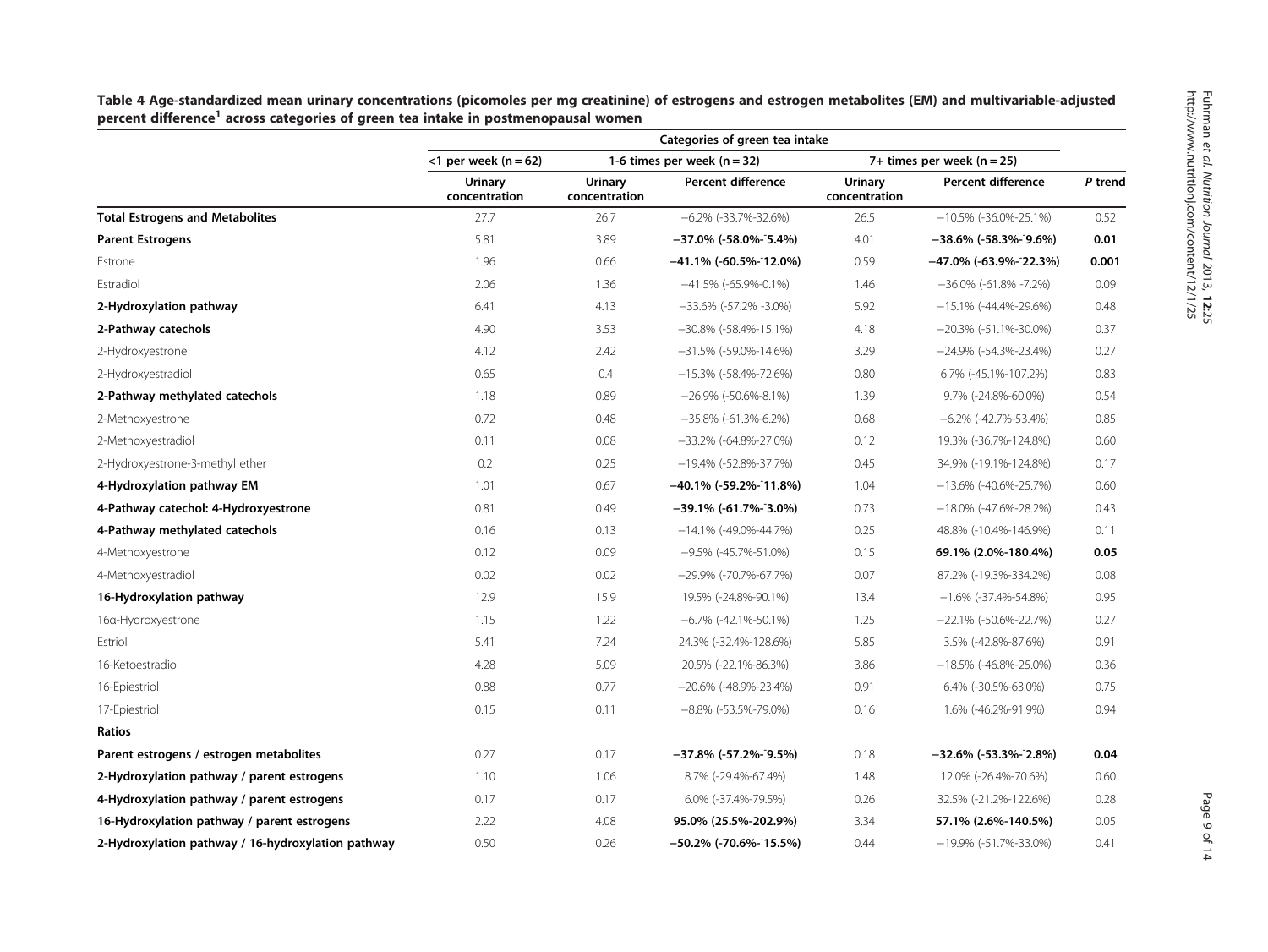| Table 4 Age-standardized mean urinary concentrations (picomoles per mg creatinine) of estrogens and estrogen metabolites (EM) and multivariable-adjusted |
|----------------------------------------------------------------------------------------------------------------------------------------------------------|
| percent difference <sup>1</sup> across categories of green tea intake in postmenopausal women (Continued)                                                |

| 4-Hydroxylation pathway / 16-hydroxylation pathway   | 0.08 | 0.04 | $-51.4\%$ (-71.0%-18.6%) | 0.08 | $-10.1\%$ (-45.7%-48.8%) | 0.69 |
|------------------------------------------------------|------|------|--------------------------|------|--------------------------|------|
| 2-Hydroxylation pathway / 4-hydroxylation pathway    | 6.34 | 6.15 | 7.6% (-14.9%-36.0%)      | 5.70 | 2.6% (-18.9%-29.9%)      | 0.87 |
| 4-Pathway methylated catechols / 4-pathway catechol  | 0.20 | 0.26 | 37.3% (-23.3%-145.7%)    | 0.35 | 86.1% (6.6%-225.0%)      | 0.03 |
| 2-Pathway methylated catechols / 2-pathway catechols | 0.24 | 0.29 | 14.4% (-25.4%-75.4%)     | 0.32 | 33.6% (-11.2%-100.8%)    | 0.16 |

Derived measures of estrogen metabolism and statistically significant estimates are presented in bold font.

<sup>1</sup> Robust linear regression models were used to estimate percent difference in EM measures with 95% confidence limits across categories of green tea intake while adjusting for age and study center.

 $^2$  Robust linear regression was used to test for trends in log-transformed EM measures across tea categories. P<sub>trend</sub> was modeled using categories coded as 0, 1, and 2.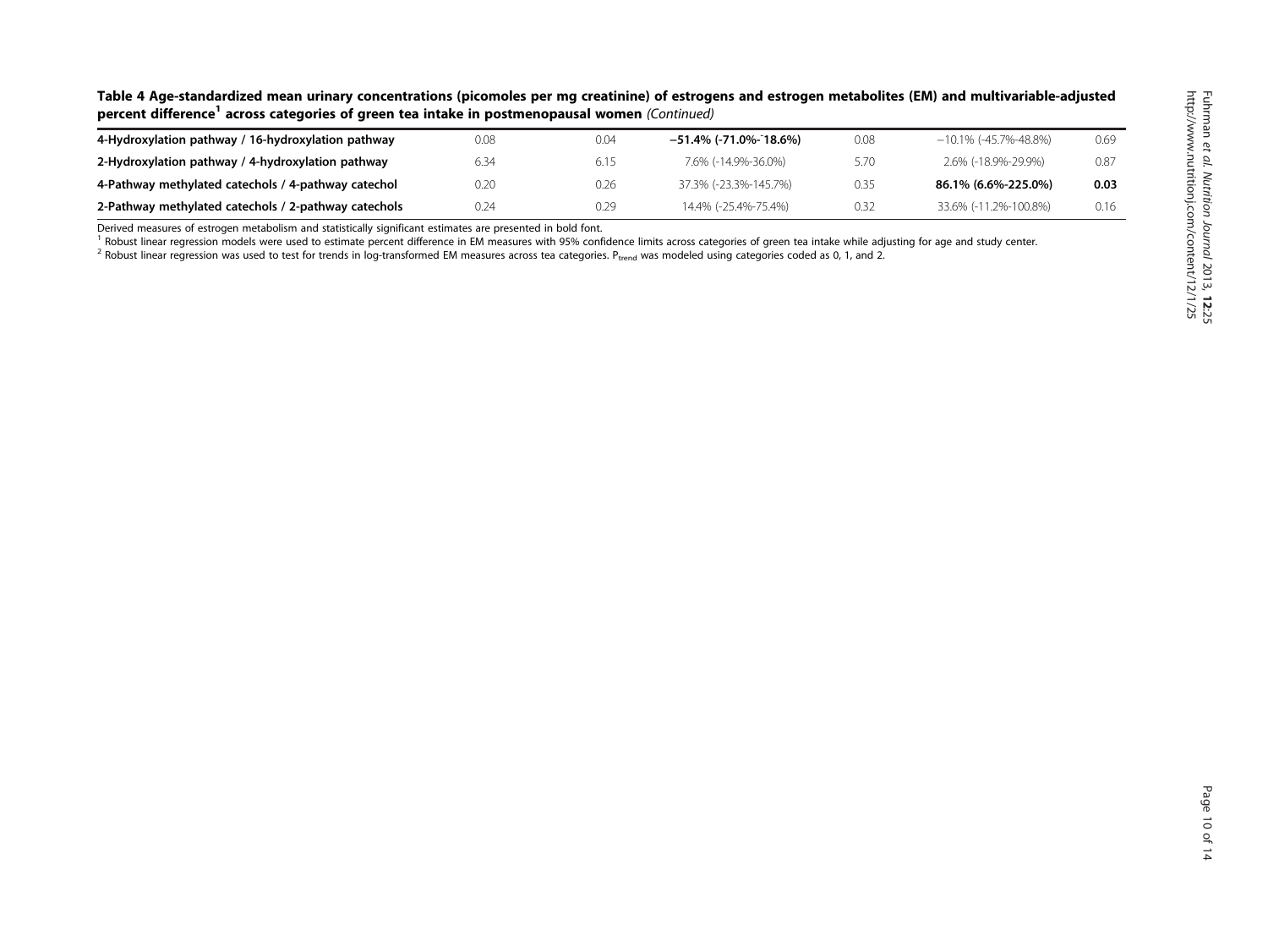ted with lower 16-hydroxylated estrogen metabolites  $(P$  trend = 0.001).

Among postmenopausal women (Table [4\)](#page-8-0), urinary concentrations of estrone and estradiol declined across categories of green tea intake ( $P$  trend =0.001 and 0.09, respectively). Each of these was approximately 40% lower in women drinking at least one cup daily compared to those drinking less than one cup per week. Accordingly, the ratio of parent estrogens to all estrogen metabolites decreased across categories of green tea intake  $(P$  trend =0.04). Finally, the ratio of methylated catechols in the 4-hydroxylation pathway to catechols in the 4-hydroxylation pathway increased significantly  $(P$  trend =0.03), while the same ratio in the 2-hydroxylation pathway increased non-significantly  $(P$  trend =0.16).

These associations were apparent both in minimally adjusted analyses and in analyses adjusted for additional potential confounders as described in the methods. Other measures of acculturation and Asian diet, such as Asian birthplace and soy intake, acted as negative confounders of this association, i.e., additional adjustment for these factors strengthened the observed associations between green tea intake and urinary concentrations of parent estrogens. Additional adjustment for caffeine did not change the magnitude or direction of the associations. The estrogens and estrogen metabolites observed to be significantly associated with green tea in premenopausalluteal and postmenopausal women did not show similar associations with categories of black tea intake (data not shown).

While study findings suggest that green tea intake may influence urinary concentrations of estrogens, the observed associations differed by menopausal status. This may occur because of the marked differences in pre- and postmenopausal women with respect to the levels and sources of systemic estrogens. It is recognized, for example, that tamoxifen and aromatase inhibitors have different efficacies in premenopausal women with intact ovaries, and their postmenopausal counterparts.

In premenopausal women, green tea intake was associated with reduced total estrogens and specifically with markedly reduced 16-pathway EM. No significant association was seen between green tea intake and urinary concentrations of estrone or estradiol. The observed associations did not change in magnitude or direction with adjustment for potential confounders, including measures of acculturation and Asian diet.

In contrast, among postmenopausal women, urinary estrone and estradiol declined significantly across categories of green tea intake. Moreover, among postmenopausal women no trends with green tea intake were seen total EM or for the metabolites of estrone and estradiol, including 16 hydroxylated estrogen metabolites. The associations of green tea with estrone and estradiol observed among postmenopausal women were robust to additional adjustment for measures of acculturation and Asian diet.

The geometric mean urinary concentrations of total estrogens and estrogen metabolites observed in the postmenopausal Japanese-American women from the present study is substantially lower  $(-50%)$  than the median urinary levels of total estrogens and estrogen metabolites observed in a recent study of mostly Caucasian postmenopausal women from Western New York [\[18\]](#page-13-0). In contrast, mean urinary concentrations of total estrogens and estrogen metabolites measured in premenopausal Japanese-American women during the luteal phase appear to be similar to the mean urinary concentrations observed in Nurses' Health Study II participants who were in the luteal phase of the menstrual cycle and were mostly Caucasian [\[19\]](#page-13-0). Relative representation of different metabolic pathways also appear to differ across these studies, with both preand postmenopausal Japanese-American women in the present study showing markedly lower relative concentrations of 2-hydroxylated estrogen metabolites when compared to their respective counterparts [\[18,19](#page-13-0)]. It is not clear whether these differences are due to ethnicity, diet or other cultural practices, or technical factors.

Several previous studies have investigated the associations of green tea intake with circulating or urinary estrogens. Consistent with our observation in postmenopausal women, Wu and colleagues [\[6](#page-12-0)] observed that in postmenopausal Chinese women in Singapore, green tea intake was associated with lower serum estrone and estradiol. However, Wu and colleagues recently reported on a double-blinded, randomized, placebo-controlled intervention study that was conducted to investigate the effect of a green tea extract containing epigallocatechin gallate (EGCG) on circulating hormones  $[20]$  $[20]$ . Postmenopausal women  $(n = 103)$ were randomized to receive placebo, 400-mg EGCG, or 800-mg EGCG per day. Serum estrogens and androgens were measured at baseline and after months 1 and 2 of the intervention. Estrogen metabolites were not measured. Investigators did not observe consistent changes in serum estradiol, estrone, or testosterone in any arm of the trial during the 2-month intervention but they did observe statistically significant changes in LDL cholesterol and glucose-related parameters in women given green tea extract. Based upon these findings, the authors suggest that green tea might modify cancer risk through other pathways. It should be considered that differences between the findings of the present study and the randomized feeding trial could reflect differences in the study design or the exposure. While the present study design is more prone than the feeding trial to confounding by unmeasured covariates, it is also possible that a true effect of green tea drinking on estrogen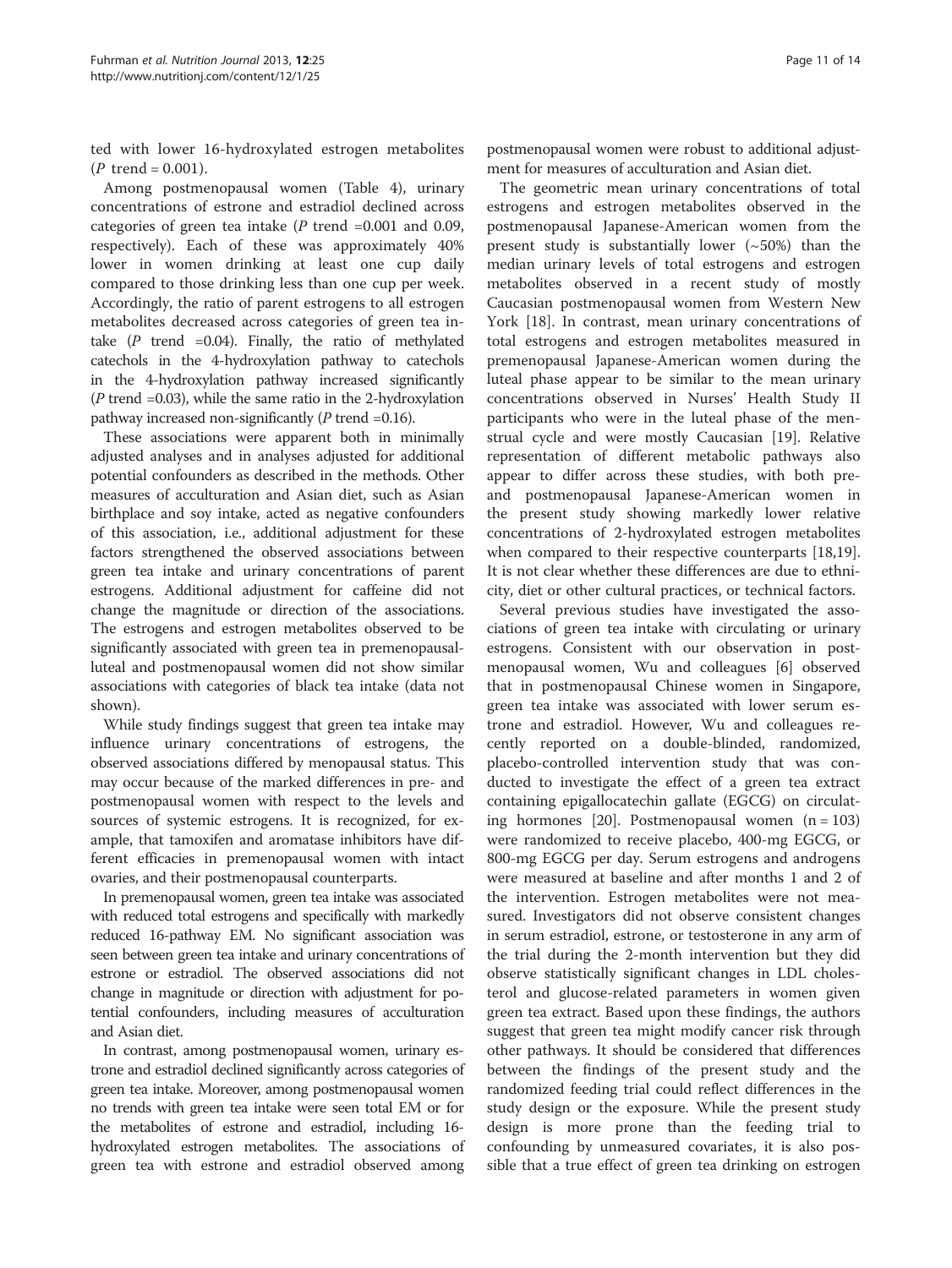levels is mediated by a component not present in the EGCG isolate used in the trial.

In a previous cross-sectional study of green tea intake among 50 premenopausal Japanese women, Nagata and colleagues found no association of tea with luteal plasma estradiol levels, but did find an inverse association of green tea intake with follicular plasma estradiol concentrations [[21,22](#page-13-0)]. This is consistent with the null association observed between tea and luteal-phase estrogens in the premenopausal women studied here.

The present study is, to our knowledge, the first to measure a broad panel of urinary estrogen metabolites in association with intake of green tea. Findings in premenopausal women could suggest that green tea drinking reduces 16-hydroxylation of estrogens. The inverse association with tea intake was seen for urinary concentrations of nearly all 16-pathway estrogen metabolites. Effects of tea catechins on some CYP450 enzymes with site-selective hydroxylation of parent estrogens (CYP1A and CYP3A) have been observed in laboratory studies, but the net impact of these changes on the in vivo estrogen profile is not clear [\[23,24\]](#page-13-0). Other possibilities may also be considered. Green tea may affect the half-life of circulating 16-hydroxylated metabolites by modulating their enterohepatic recirculation [\[25\]](#page-13-0), or, alternatively, their excretion in urine, by modifying activity of the enzymes important in conjugation. A specific effect of green tea on 16-hydroxylation of estrogens should be considered in future studies. In a recent study of urinary estrogens and estrogen metabolites in association with premenopausal breast cancer risk, most 16-hydroxylated estrogen metabolites were not associated with increased risk; however, urinary 17-epiestriol, which in our study shows a significant, inverse trend with green tea intake, was found to be associated with increased risk [\[26](#page-13-0)]. To date, the data on this metabolite and its association with breast cancer risk is very limited however, and so the implications of this finding are not clear.

Because aromatization of androgens accounts for most postmenopausal estrogens, lower estrogens in association with green tea intake suggests a possible effect of green tea on aromatase activity. Laboratory-based evidence suggests that green tea catechins may reduce aromatase enzyme activity [[23,24,27,28\]](#page-13-0) by modulating expression of CYP19 isoforms [\[23](#page-13-0)]. Another study suggests that chronic exposure to tea catechins may be associated with increased expression of this enzyme [\[29](#page-13-0)]. The overall impact of exposure to green tea catechins on aromatase-mediated estrogen production is not clear from these laboratory model-based studies. However, mediation of a green tea effect by aromatase is supported by the observation in a previous study, which found that green tea intake and variants in the aromatase gene had multiplicative effects on the risk of endometrial cancer [[30](#page-13-0)].

Observations of increased ratio of methylated catechols to catechols in the 2- and 4-hydroxylation pathways across categories of green tea intake in postmenopausal women could suggest that green tea has an effect on methylation of catechols. In a recent case-control study of breast cancer, the ratio of 4-hydroxylation pathway methylated catechols to 4-hydroxylation pathway catechols was observed to be associated with statistically significantly reduced risk of breast cancer. Catechols in both the 2- and 4- hydroxylation pathways can be oxidized to form quinones; these reactive electrophiles can then react with DNA to form mutagenic adducts [\[31\]](#page-13-0). Methylation of the catechols prevents their conversion to reactive quinones and therefore could be expected to be protective with respect to breast cancer risk [\[32](#page-13-0)]. Again, it is not clear why this effect would be more apparent among postmenopausal women compared to their premenopausal counterparts.

Estrogens are recognized as important causal factors in the pathogenesis of breast cancer. Prospective studies of postmenopausal women have consistently found increased risk of breast cancer in association with higher circulating [[33](#page-13-0)] and urinary estrogens [[34,35](#page-13-0)]. Recent studies suggest that elevated endogenous estrogens are associated with increased risk of both estrogen receptor positive and negative breast cancers in postmenopausal women [[36](#page-13-0)]. For premenopausal women the association of circulating estrogens with breast cancer risk has not been well supported by the literature, perhaps due to methodologic challenges posed by variability in estrogen levels across the menstrual cycle. Of two studies that carefully accounted for menstrual phase [\[37,38](#page-13-0)], one found increased breast cancer risk with higher plasma estradiol during the follicular but not the luteal phase of the menstrual cycle [\[37\]](#page-13-0) while the other was null [\[38](#page-13-0)]. Thus our findings of differences in premenopausal estrogen metabolite profiles by green tea intake have uncertain implications for breast cancer risk . In contrast, our finding that green tea intake is associated with reduced urinary estrone and estradiol in our sample of postmenopausal Japanese-American women, does support the hypothesis that green tea intake may reduce postmenopausal breast cancer risk by modifying exposures to endogenous estrogens.

It should be noted, however, that there are a limited number of studies of green tea intake and risk of breast cancer, and that the evidence from these studies does not consistently support such an association. In particular, of three prospective studies, all conducted in Asia, two had null findings [\[39,40\]](#page-13-0) while the most recent found reduced premenopausal breast cancer risk in association with regular intake of green tea before the age of 26, and increased breast cancer risk in postmenopausal women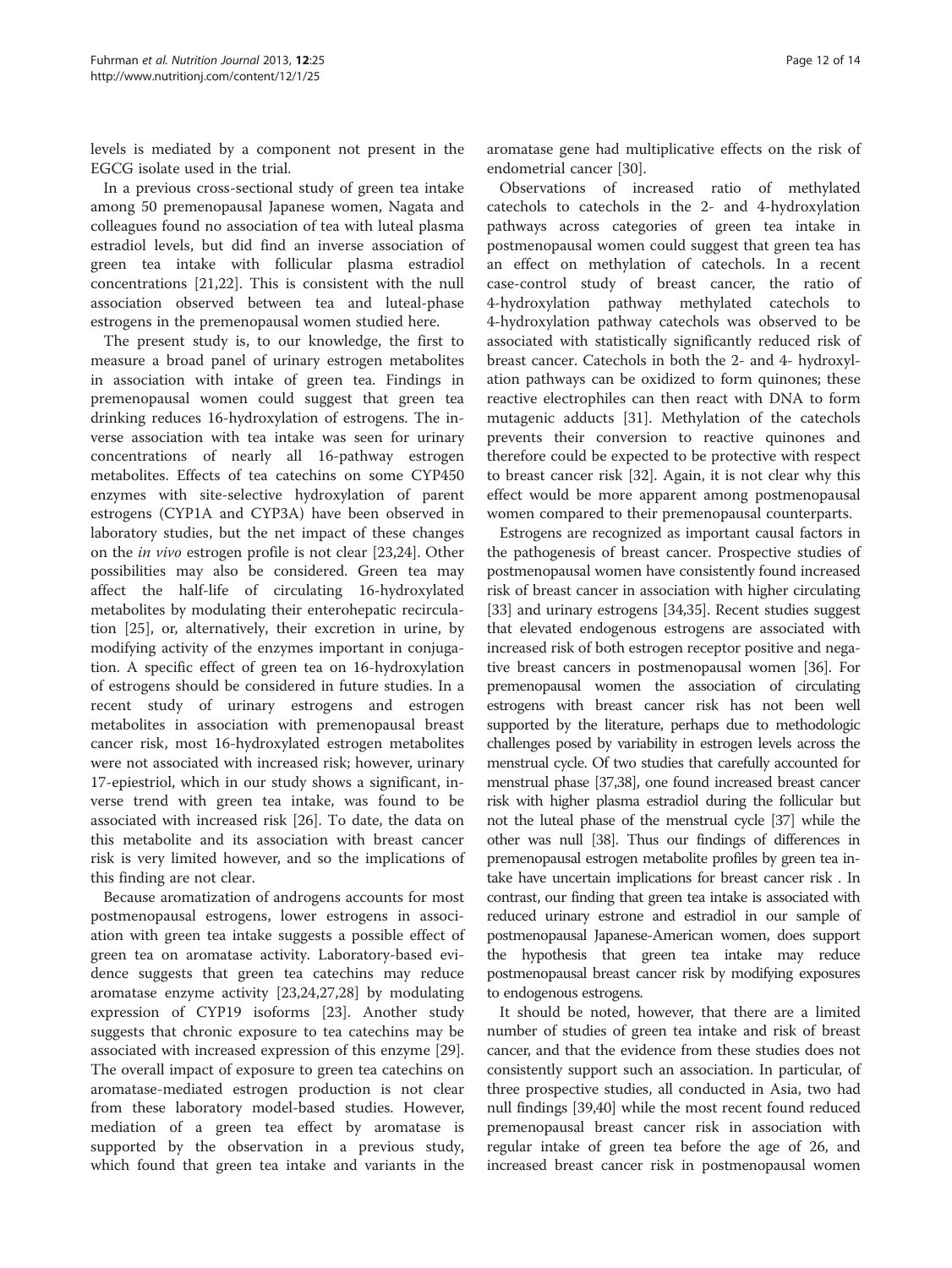<span id="page-12-0"></span>with the same exposure [[41](#page-13-0)]. Most studies of green tea have not considered pre- and postmenopausal women separately [\[42\]](#page-13-0); only one previous study considered menopausal status as a potential modifier of the association [[41](#page-13-0)]. While adjustment for other measures of acculturation did not lessen the observed associations, it remains possible that green tea intake observed in our study was associated with estrogen profiles as a very sensitive marker of acculturation rather than a causal factor. More prospective studies, with careful assessments of menopausal status and of green tea intake at susceptible times of life, are needed to establish whether green tea is associated with reduced breast cancer risk.

There are a number of strengths of this study worth noting. This population-based sample of Japanese American women recruited in three geographic locations was carefully characterized for varying levels of acculturation. Participants were also queried about breast cancer risk factors and other dietary factors. We used a highly sensitive, specific and reliable assay to measure 15 estrogens and estrogen metabolites in urine [\[43](#page-13-0)]. The EM profile is a phenotypic measure and thus provides a direct way to test hypotheses about the effects of dietary and lifestyle factors on estrogen metabolism. Study limitations included the use of questionnaire-based dietary assessment and the lack of information about serving sizes. As is true in any observational study, there is the potential for confounding of associations of tea and EM profiles by unmeasured dietary or lifestyle factors. While we did adjust for regular intake of soy foods, we were not able to adjust for some other dietary factors such as alcohol intake.

# Conclusions

Among postmenopausal Japanese American women, we observed that more frequent intake of green tea was associated with reduced urinary concentrations of estrone. As a rich source of phytochemicals that can interact with and regulate xenobiotic metabolizing enzymes, green tea may modify metabolism [\[22\]](#page-13-0) or conjugation of estrogens [[44](#page-13-0)] and may thereby impact breast cancer risk. Randomized feeding studies will be helpful to establish the mechanisms by which green tea may modulate cancer risk.

#### Competing interests

The authors have declared no conflict of interest.

#### Authors' contributions

AW and RZ participated in the design and coordination of the Asian American Breast Cancer Study from which these participants have been drawn. BF, AW and RZ conceived of the present study. BF and RP performed the statistical analyses and drafted the manuscript. XX, TZ, RZ and LK developed the assay for estrogens and estrogen metabolites and coordinated its first application in the Asian American Breast Cancer Study. XX carried out the assays to measure estrogens and estrogen metabolites in urine samples. All authors read and approved the final manuscript.

#### Funding

This work was supported by the Intramural Research Program of the Division of Cancer Epidemiology and Genetics of the National Cancer Institute (NCI), National Institutes of Health (NIH) and contract # HHSN261200800001E to SAIC, Inc. from NCI, NIH, DHHS.

#### Author details

<sup>1</sup> Division of Cancer Epidemiology and Genetics, National Cancer Institute National Institutes of Health, Bethesda, MD, USA. <sup>2</sup>SAIC-Frederick, Inc, National Cancer Institute at Frederick, Frederick, MD, USA. <sup>3</sup>University of Southern California Keck School of Medicine, Los Angeles, CA, USA. <sup>4</sup>National Cancer Institute at Frederick, Frederick, MD, USA. <sup>5</sup>Current address Department of Epidemiology, Fay W. Boozman College of Public Health, University of Arkansas for Medical Sciences, 4301 W. Markham St. #820, Little Rock, AR 72205, USA.

#### Received: 23 July 2012 Accepted: 30 December 2012 Published: 15 February 2013

#### References

- 1. Matsuno RK, Anderson WF, Yamamoto S, Tsukuma H, Pfeiffer RM, Kobayashi K, Devesa SS, Levine PH: Early- and late-onset breast cancer types among women in the United States and Japan. Cancer Epidemiol Biomarkers Prev 2007, 16(7):1437–1442.
- 2. Ziegler RG, Hoover RN, Pike MC, Hildesheim A, Nomura AM, West DW, Wu-Williams AH, Kolonel LN, Horn-Ross PL, Rosenthal JF, et al: Migration patterns and breast cancer risk in Asian-American women. J Natl Cancer Inst 1993, 85(22):1819-1827
- 3. Yang CS, Wang X, Lu G, Picinich SC: Cancer prevention by tea: animal studies, molecular mechanisms and human relevance. Nat Rev Cancer 2009, 9(6):429–439.
- 4. Wu AH, Butler LM: Green tea and breast cancer. Mol Nutr Food Res 2011, 55(6):921–930.
- 5. Boehm K, Borrelli F, Ernst E, Habacher G, Hung SK, Milazzo S, Horneber M: Green tea (camellia sinensis) for the prevention of cancer. Cochrane Database Syst Rev 2009, (Issue 3):Art. No.: CD005004.
- 6. Wu AH, Arakawa K, Stanczyk FZ, Van Den Berg D, Koh WP, Yu MC: Tea and circulating estrogen levels in postmenopausal Chinese women in Singapore. Carcinogenesis 2005, 26(5):976–980.
- 7. Larsson SC, Bergkvist L, Wolk A: Coffee and black tea consumption and risk of breast cancer by estrogen and progesterone receptor status in a Swedish cohort. Cancer Causes Control 2009, 20(10):2039–2044.
- 8. Ishitani K, Lin J, Manson JE, Buring JE, Zhang SM: Caffeine consumption and the risk of breast cancer in a large prospective cohort of women. Arch Intern Med 2008, 168(18):2022–2031.
- 9. Ganmaa D, Willett WC, Li TY, Feskanich D, van Dam RM, Lopez-Garcia E, Hunter DJ, Holmes MD: Coffee, tea, caffeine and risk of breast cancer: a 22-year follow-up. Int J Cancer 2008, 122(9):2071–2076.
- 10. Michels KB, Holmberg L, Bergkvist L, Wolk A: Coffee, tea, and caffeine consumption and breast cancer incidence in a cohort of Swedish women. Ann Epidemiol 2002, 12(1):21–26.
- 11. Xu X, Duncan AM, Merz-Demlow BE, Phipps WR, Kurzer MS: Menstrual cycle effects on urinary estrogen metabolites. J Clin Endocrinol Metab 1999, 84(11):3914–3918.
- 12. Falk RT, Rossi SC, Fears TR, Sepkovic DW, Migella A, Adlercreutz H, Donaldson J, Bradlow HL, Ziegler RG: A new ELISA kit for measuring urinary 2-hydroxyestrone, 16alpha-hydroxyestrone, and their ratio: reproducibility, validity, and assay performance after freeze-thaw cycling and preservation by boric acid. Cancer Epidemiol Biomarkers Prev 2000, 9(1):81–87.
- 13. Xu X, Veenstra TD, Fox SD, Roman JM, Issaq HJ, Falk R, Saavedra JE, Keefer LK, Ziegler RG: Measuring fifteen endogenous estrogens simultaneously in human urine by high-performance liquid chromatography-mass spectrometry. Anal Chem 2005, 77(20):6646–6654.
- 14. Fuhrman BJ, Pfeiffer R, Xu X, Wu AH, Korde L, Gail MH, Keefer LK, Veenstra TD, Hoover RN, Ziegler RG: Soy intake is associated with increased 2hydroxylation and decreased 16alpha-hydroxylation of estrogens in Asian-American women. Cancer Epidemiol Biomarkers Prev 2009, 18(10):2751–2760.